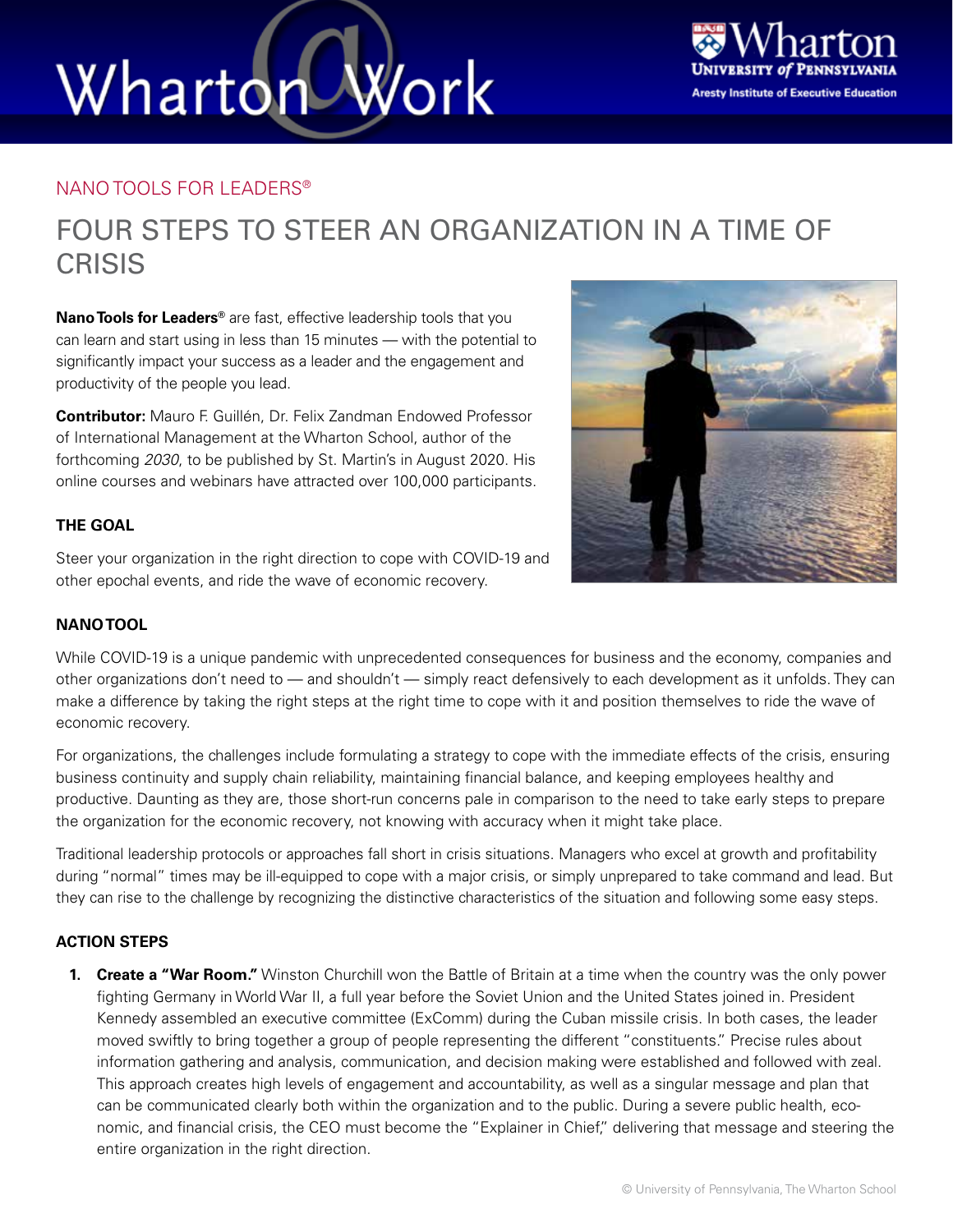### Work Wharton



- **2. Ensure business continuity and supply chain reliability.** Sudden events such as an earthquake, tsunami, hurricane, or pandemic can bring business operations to a grinding halt. Job number one is to rebuild the broken links inside and outside the organization. Inside, leaders must act quickly to proactively reposition human and physical assets. Outside, relationships with suppliers need to be reestablished and secured. Diversifying sources of supply and/or working with your existing suppliers to help them expand their capacity or get more from their suppliers must take priority to preempt further disruptions. New technologies like 3D printing might provide some temporary relief to companies when a specific supplier is no longer capable of delivering goods.
- **3. Engage employees and customers.** During a health crisis, the utmost priority is to ensure that employees and customers are safe. New work practices need to be in place, including a new division of labor between on-site and remote employees. Leaders need to pay attention to stress, burnout, motivation, and productivity. When it comes to customers, one must continue to engage them, even if demand has dried up or it is not possible to deliver goods or services to them. Without ongoing customer engagement, buyers will lose interest in the firm and it will be harder to resume normal operations once the crisis is over. Do not cut your marketing budget down to zero. It's important to invest in customer relationships even when there is little or no revenue.
- **4.** Prepare for the recovery. Every manager must be on the watch for any signs of recovery. But most importantly, everyone in the organization needs to be prepared for it. Sports teams sometimes play defense, but they are always ready to go on the offensive in order to win. Preparing for the recovery can also be used to motivate employees and to show them that there is light at the end of the tunnel. It is key to understand and anticipate how quickly (or slowly) demand for products and services will recover. For example, there might be pent-up demand for some of them, meaning that the firm has to summon enough resources to meet the anticipated peak after the crisis. Failure to be prepared and ready to act risks losing customers to other companies.

### **HOW BUSINESSES CAN USE IT**

- Organizations rarely plan for black-swan events that happen once in a generation. In such situations, it's impossible to plan ahead of time for every contingency. But, as military leaders often say, "Plans are worthless, but planning is everything." Rapidly changing circumstances are no excuse for not planning. And employees, suppliers, and customers expect planning to take place.
- No sequence of steps will be effective unless the top leadership is fully committed to being open, transparent, calm, and resolute. During a crisis, employees, suppliers, and customers will look up to the leaders searching for cues, signals, and comfort. They will yearn for a steady hand with a human face who can provide guidance and actionable advice.
- Not all companies or organizations are equal. Some of them will be completely taken off-guard by the crisis. Perhaps the shock will catch them at a bad moment because they are in the midst of a major reorganization or they have recently made a big acquisition. The four steps need to be adapted to the specifics of the situation: it's one crisis and one shock, but each organization may face unique challenges.
- Don't judge the effectiveness and success of the response to the crisis by short-run performance indicators. Senior leaders have to convey the message that "we're in for the long haul, and to ensure your wellbeing and success." Patience is of the essence, and must begin at the top.